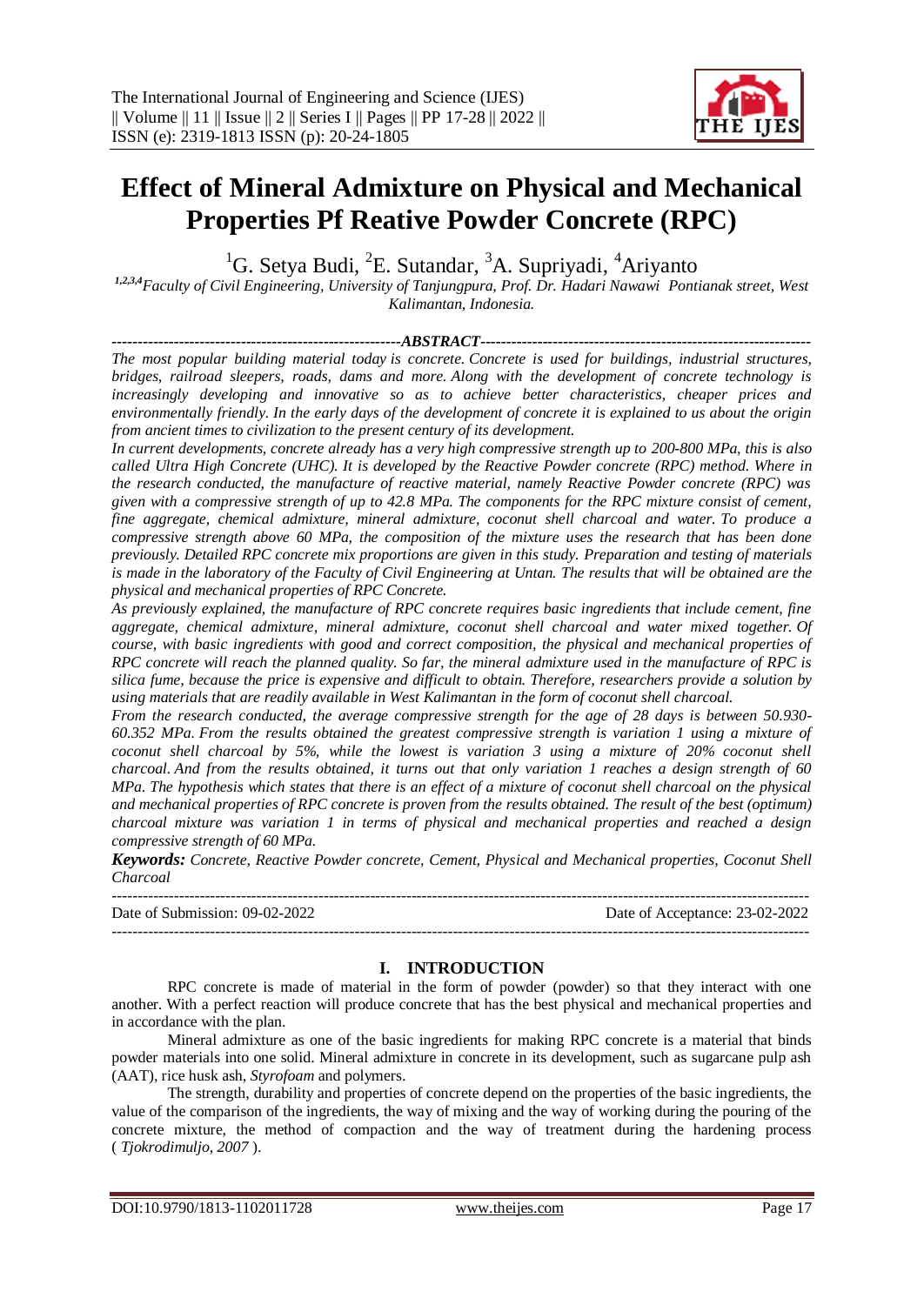In addition, if the use of coconut waste can be proven technically as an admixture material for concrete mixtures, it is also expected to reduce the impact of environmental pollution and have added economic value for the community.

Based on technological developments, research has been carried out to improve concrete properties and concrete performance at a low cost without reducing its quality by utilizing waste such as palm fiber, coconut fiber, nylon fiber, rice husk ash, bagasse, wood residue, sawn waste, ash. palm shells, fly ash ( *fly as* ), *silica fume*, candlenut shells, shells and others. The waste used is coconut shell charcoal.

The reason for taking this alternative is because the ash content of coconut shell charcoal shows similarities to *fly ash*, coconut shell charcoal is also quite abundant in certain areas. In this study, coconut shell charcoal was used as a mineral admixture in the manufacture of RPC concrete with the percentage of coconut shell charcoal mixture 5%, 10%, 20%, 35%, and 50% and by weight of selica fume. With variations of coconut shell charcoal as an admixture material, it is certain that the physical and mechanical properties of RPC concrete will change.

# **II. METHOD**

This study will examine the RPC concrete with the ratio of the percentage of coconut shell charcoal, then the percentage of coconut shell charcoal is the best and in accordance with the final goal of this study, namely to produce the best RPC concrete and in accordance with the compressive strength plan.

# **2.1 Analysis of Materials and Tools**

## **2.1.1 Ingredient**

The materials to be used in the RPC concrete mix should be analyzed first. This analysis is carried out to determine the properties of these materials, such as water content, specific gravity, volume weight and other materials, which can affect the setting time, because these properties can affect the design calculations *(mix design* of RPC concrete later. The materials used in this research are as follows:

- 1. The cement used is the chord brand PCC.<br>2. The sand to be used is quartz sand that pa
- The sand to be used is quartz sand that passes filter no 50
- 3. The water used is PDAM water with a PH of 6-7.
- 4. Superplasticizer with the trademark Sikamen LN issued by PT Sika
- 5. The Sika fume used is Sikacim from PT Sika
- 6. The planned compressive strength is 60 MPa.
- 7. W/C used 0.28
- 8. Coconut Shell Charcoal Flour passes filter no 50
- 9. The composition of the mixture will be based on previous journals and research

# **2.1.2 Tool**

Some of the equipment used in this research are as follows:

1. MBT brand compression *testing machine* with a capacity of 2000 kN and an accuracy of 5 KN, this tool is used for testing compressive strength and testing split tensile strength with the help of *bearing blocks* and *bearing strips* .

2. *Bearing block* is a tool for testing split tensile strength which functions as a holder for cylindrical test objects when testing split tensile strength.

3. The MBT brand Cylindrical Mold is a cylindrical mold that is used to shape the test object into a cylinder with a diameter of 10 cm and a height of 20 cm, and a diameter of 15 cm and a height of 30 cm which were used in this test as many as 15 pieces.

4. The sieve vibrating machine ( *Shave Seeker Machine* ) of the Marui brand is a set with a sieve pan which is used in gradation analysis for both fine and coarse aggregates.

5. The Memmert brand oven material is used for testing the specific gravity of fine and coarse aggregates to remove water content.

6. Exellent brand electric scales with a capacity of 30 kg with an accuracy of 1 gram were used to weigh cylindrical specimens.

7. Vibra brand electric scales with a capacity of 10 kg with an accuracy of 1 g are used in testing the analysis of fine aggregates and coarse aggregates.

8. The MBT brand *slump* tool is a set for *slump flow testing* and the manufacture of concrete test objects consisting of one Abrams cone, one round stick with a diameter of 16 mm and a length of 600 mm, one 30 cm ruler, one cement spoon and one wire brush. .

9. Exellent brand electric scales with a capacity of 150 kg and an accuracy of 0.01 kg for the process of weighing materials and testing the weight of *the volume of* Aggregate .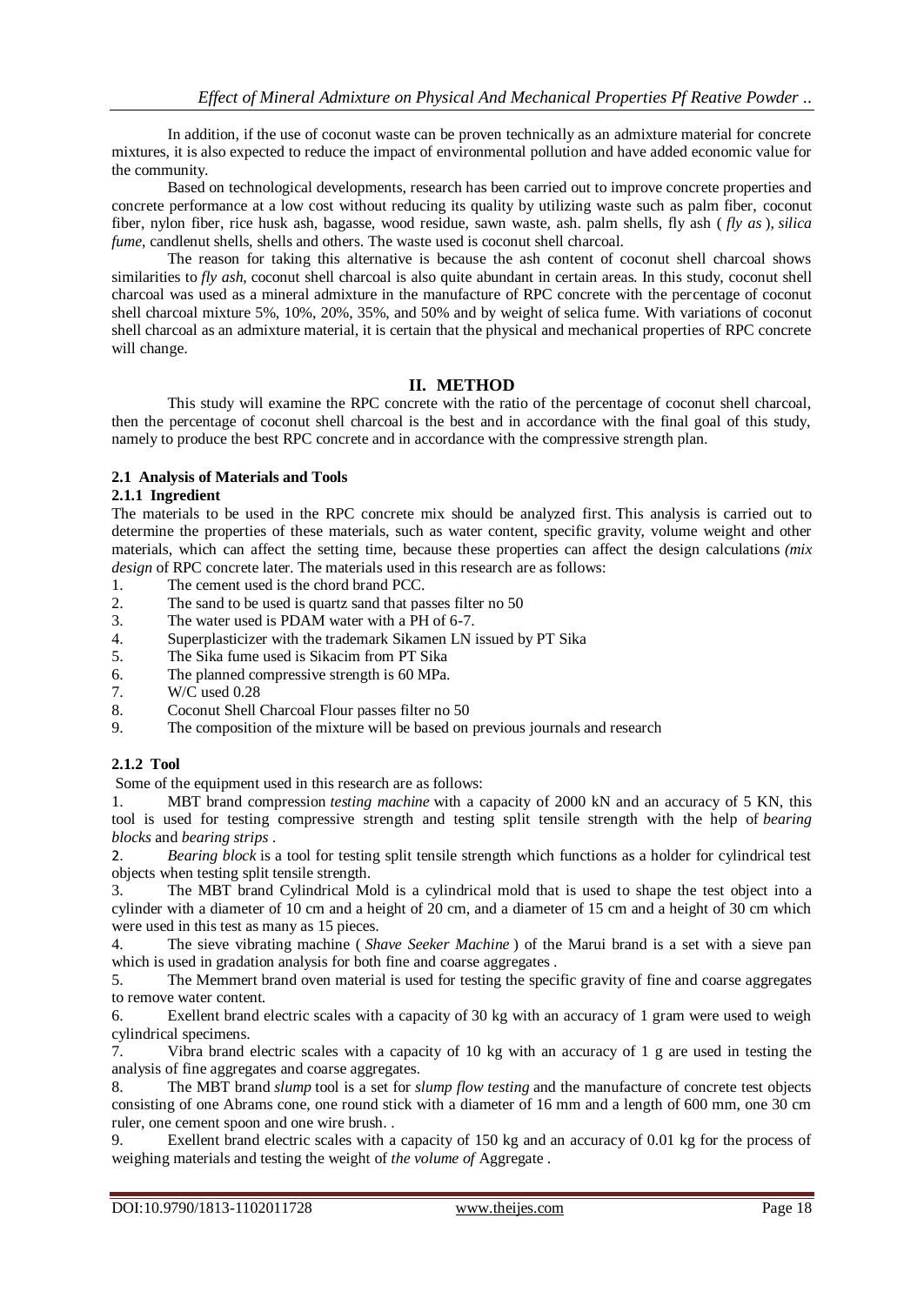10. A mixer or Molten (Concrete Mixer) with a capacity of 500 liters, a stirring capacity of 400 liters is used during the concrete manufacturing process.

11. Measuring cup, this tool is used in several fine aggregate tests.

12. Organic *Plate* is a color standard for organic content in fine aggregate , this tool has five color standards.

13. Los Angeles test for crushing coconut shell charcoal.

## **2.2. Research Place**

This research was carried out at the Structure and Materials Laboratory, Faculty of Engineering, Untan

## **2.3. Population and Sample**

The population is all objects to be studied in this study, namely the shape of a cylinder with the following sizes:

- 1. Cylinder with a diameter of 150 mm, and a height of 300 mm
- 2. Cylinder with a diameter of 100 mm, and a height of 200 mm

|                |                               |    |   |                             |    | <b>Cylindrical Test Object</b> |                |                                        |
|----------------|-------------------------------|----|---|-----------------------------|----|--------------------------------|----------------|----------------------------------------|
| No             | <b>SAMPLE</b>                 |    |   | <b>Number of Test Items</b> |    |                                | Pull Up        | <b>Modulus of</b><br><b>Elasticity</b> |
|                |                               |    |   | DAYS TO-                    |    |                                | <b>DAYS TO</b> | DAYS TO-                               |
|                |                               | 3  | 7 | 14                          | 21 | 28                             | 28             | 28                                     |
|                | V1 (5% Charcoal)              | 5  | 5 | 5                           | 5  | 5                              | 3              | 3                                      |
| 2              | V <sub>2</sub> (10% Charcoal) | 5. | 5 | 5                           | 5  | 5                              |                |                                        |
| $\overline{3}$ | V3 (20% Charcoal)             | 5  | 5 | 5                           | 5  | 5                              |                |                                        |
| 4              | V4 (35% Charcoal)             | 5  | 5 | 5                           | 5  | 5                              |                | 3                                      |
| 5              | V5 (50% Charcoal)             | 5  | 5 | 5                           | 5  | 5                              | 3              | 3                                      |
|                |                               |    |   |                             |    |                                |                |                                        |
|                | <b>TOTAL</b>                  |    |   | 125                         |    |                                | 30             |                                        |

**Table 1** List of Test Object Samples

# **2.4. Material Inspection**

Inspection of materials as follows:

#### **2.4.1. Cement**

This inspection is carried out visually on the cement used, namely PCC chord cement which has met the Indonesian National Standard ( *SNI 15-0302-2004* ).

## **2.4.2. Fine Aggregate (Quartz Sand)**

For sand inspection includes:

- 1. Examination of Organic Content in Sand Aggregate
- 2. Checking Sludge Aggregate Levels of sand
- 3. Sand Aggregate Moisture Check
- 4. Sand Aggregate Gradation Inspection
- 5. Specific Gravity and Water Absorption Sand Aggregate
- 6. Check Weight Volume Fine Aggregate Sand

# **2.4.3. Water**

The water used is taken from the PDAM on Perdana street no 257 where the lightweight foam concrete brick is made. However, in this study, the chemical content of water was not investigated.

#### **2.4.4. Superplasticizer**

This inspection is carried out visually and by examining the composition of the brochure, which is planned to use the LN type.

# **2.4.5. Silica Fume**

This inspection is carried out visually and by reviewing the composition of the existing brochure. With a composition based on previous research.

#### **2.4.6. Coconut Shell Charcoal**

This examination is carried out visually and with a study of the chemical elements contained based on previous research. As for the size using a filter no 50.

# **2.5. RPC Concrete Testing**

Tests carried out for Reactive Powder concrete (RPC) include:

1. Slump Test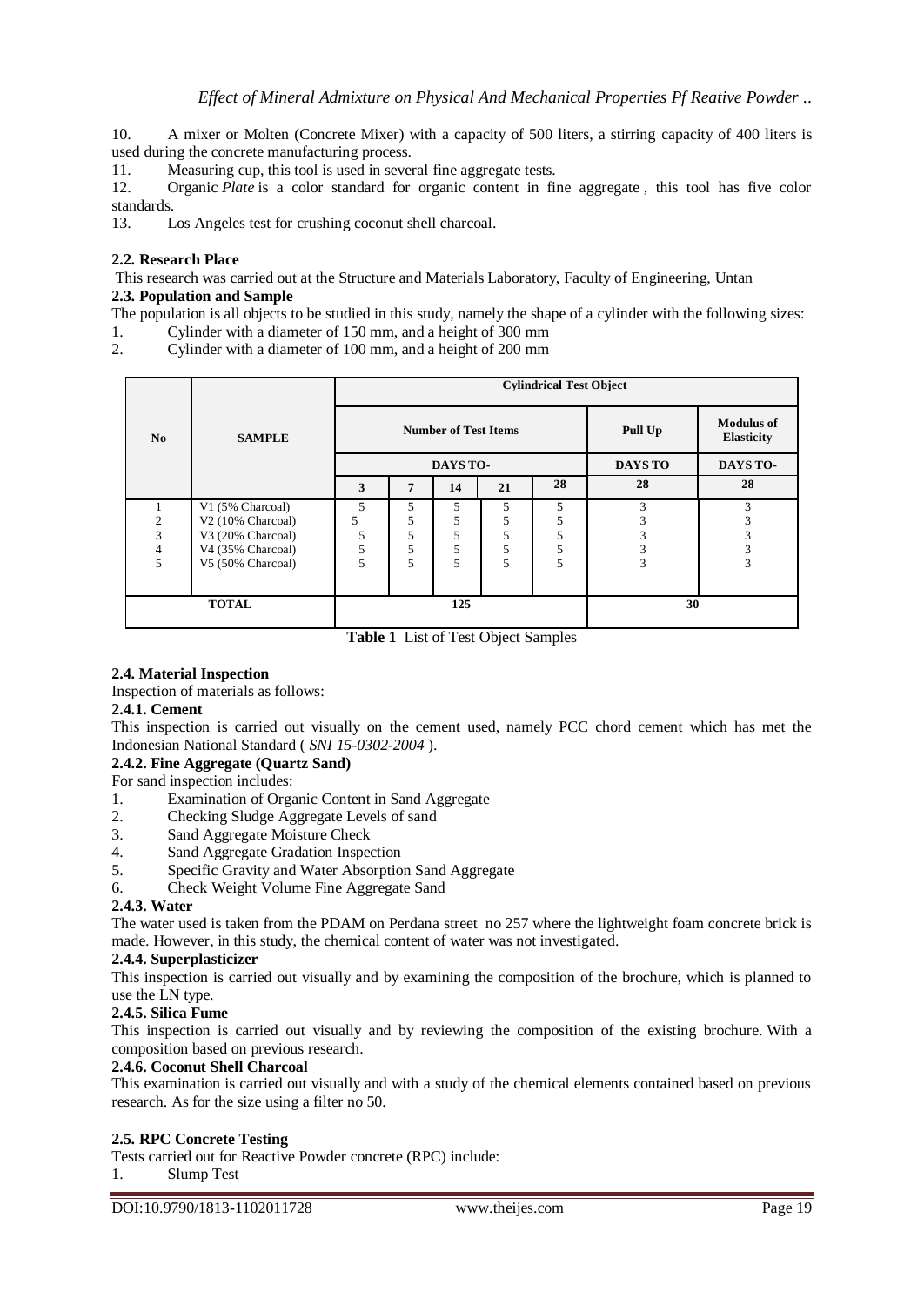- 2. Volume Weight Test<br>3. Compressive Strengt
- 3. Compressive Strength Test
- 4. Tensile and Split Test
- 5. Elasticity Modulus Test

| N <sub>O</sub> | <b>TESTING TYPE</b>    |  | <b>CYLINDER</b> |    | TESTING TIME (DAYS) AND NUMBER OF TESTING OBJECTS |
|----------------|------------------------|--|-----------------|----|---------------------------------------------------|
|                |                        |  | 14              | 21 | 28                                                |
|                | Volume Weight          |  |                 |    |                                                   |
| $\overline{2}$ | Tensile and split test |  |                 |    |                                                   |
| 3              | Compressive Strength   |  |                 |    |                                                   |
| $\overline{4}$ | Modulus of Elasticity  |  |                 |    | $\overline{\mathbf{3}}$                           |

**Table 2** Table of Time and Number of Test Objects for 1 Sample Variation

# **2.6. Mixed Design**

Because RPC concrete does not yet have international and Indonesian standards, the mix design uses a journal where a mix design has been made from research that has been done.

# **2.6.1. Mix Variation Plan**

The mix variation plan to be made is presented in Table 3:

| No | Ingredient             |        |                | Amount/M3 |                |                | Unit |
|----|------------------------|--------|----------------|-----------|----------------|----------------|------|
|    |                        | V1     | V <sub>2</sub> | V3        | V <sub>4</sub> | V <sub>5</sub> |      |
| 1  | Coconut Shell Charcoal | 7.01   | 14.03          | 28.05     | 49.09          | 70.13          | kg   |
| 2  | Silica Fume            | 133.24 | 126.23         | 112,20    | 91.16          | 70.13          | kg   |
| 3  | Cement                 |        |                | 935.00    |                |                | kg   |
| 4  | Sand                   |        |                | 1135,70   |                |                | kg   |
| 5  | Superplasticizer       |        |                | 17.77     |                |                | kg   |
| 6  | Water $(w/(c+p)=0.34)$ |        |                | 319,18    |                |                | kg   |

**Table 3** Table of Sample Base Material Composition

# **III. THE RESULT AND DISCUSSIONS**

# **3.1. Material Inspection Results**

1. Gradation of fine aggregate in the form of quartz sand obtained fineness modulus for quartz sand including zone IV and fine quartz sand 1.744. The quartz sand gradation falls into the upper and lower intervals for zone IV with a max size of 1.18 mm. The specific gravity of the quartz sand used is between 2,576 Kg/m3. The absorption of quartz sand used is between 0.361%. The average volume weight of the quartz sand is 1,543 kg/m<sup>3</sup> and the organic content contained in the quartz sand does not exceed the tolerance (standard color No. 3). The silt content contained in the quartz sand is less than 5%, the water content of the quartz sand for the RPC concrete mix is 5.985%. So it can be concluded that quartz sand aggregate can be used as a mixture in the manufacture of RPC concrete because its physical properties have met the standard as fine aggregate.

2. The results of the quartz sand analysis can be seen in the table below:

| No. | <b>Tests</b>                | <b>Results</b> |
|-----|-----------------------------|----------------|
|     | Absorption (absorption) %   | 0.361          |
| 2   | Apparent Density $kg/m3$    | 2,600          |
| 3   | Volume weight $kg/m3$       | 1,543.33       |
| 4   | water content %             | 5,985          |
| 5   | Fine Modulus of Grain (MHB) | 1,744          |
| 6   | Organic Substance Content   | 3              |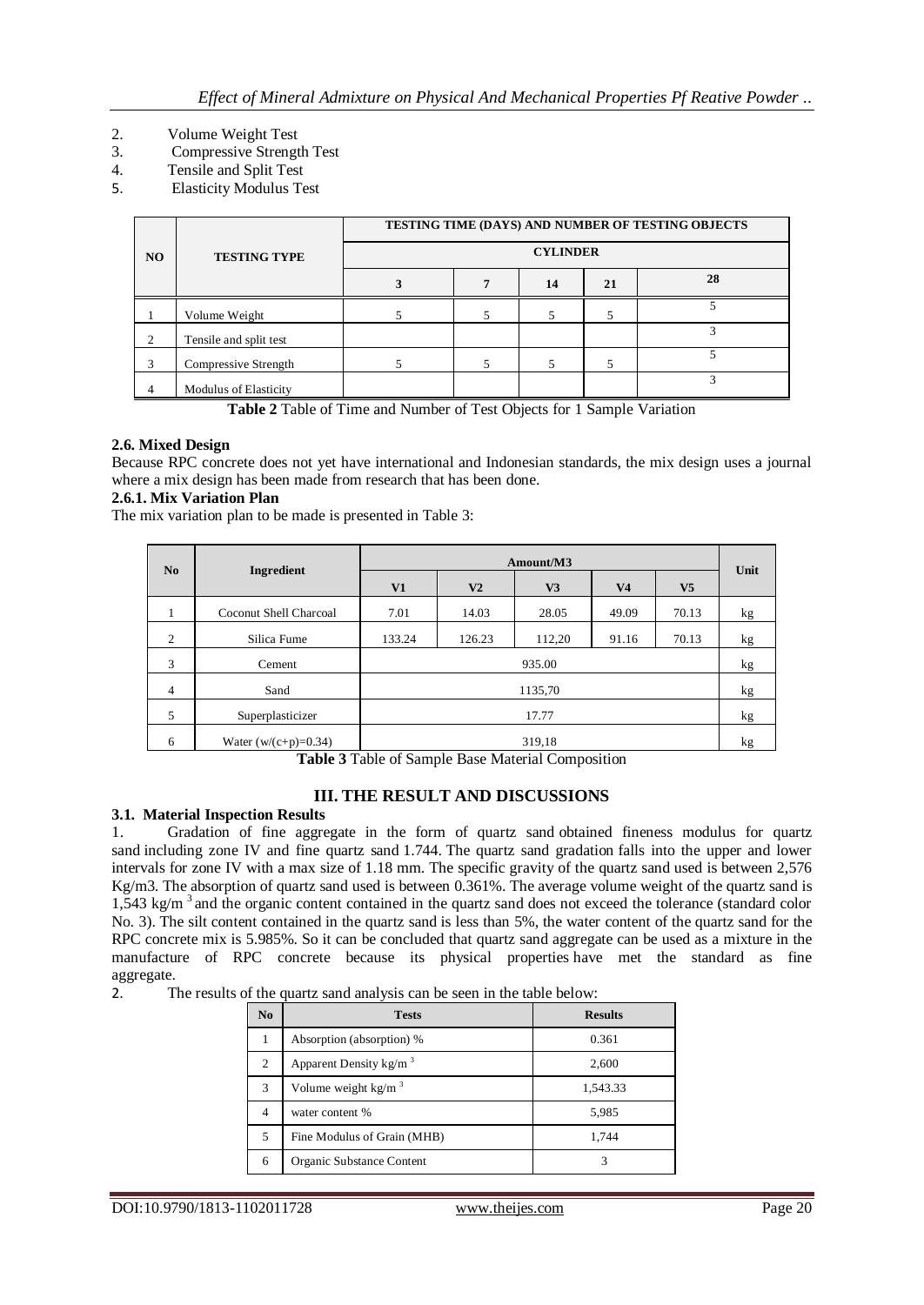| Mud Content %        |           |
|----------------------|-----------|
| Gradation of details | Fine Sand |

**Table 4** Results of Examination of Fine Aggregate

3. In PCC cement, the largest elements are calcium oxide (CaO) or lime, silicon dioxide (SiO  $_2$ ), aluminum oxide (Al  $_2$ O  $_3$ ) and ferric oxide (Fe  $_2$ O  $_3$ ). The cement used includes cement type I and III, which have high-early-strength-Portland-cement. This type gains great strength in a short time, so it can be used for the manufacture of RPC concrete.

4. The water used is PDAM water with a PH of 6 -7 and clean conditions because the water can be used for drinking water, thus the water has met the standards and can be used for mixing in the manufacture of RPC concrete.

5. In this study, Sikamen LN was used as a chemical admixture to reduce the use of water, formulated for the precast concrete element industry, to increase the initial strength of the concrete so that the formwork can be released quickly and can be used as much as possible so that the time used can be used faster. Where Sikamen LN is a type F chemical admixture with high initial strength and water reduction, making it suitable for the manufacture of RPC concrete. Its density is 1.22  $\hat{A} \pm 0.01$  kg/L at 2+20  $\hat{A}^{\circ}$ C. The usage varies for each variation, for variation 1 as much as 7.16 kg, variation 2 as much as 6.78 kg, variation 3 as much as 6.03 kg, variation 4 as much as 4.90 kg, and variation 5 as much as 3.77 kg.

- 6. In this study, Silica Fume was used as a mineral admixture to provide excellent internal cohesion and water retention in fresh concrete. The concrete becomes highly pliable and the pump ability is substantially improved. In hardened concrete, the later reactive silica fume forms chemical bonds with free lime (CaOH2). The hydration product formation additive resulted in a significantly denser cement matrix . Where Sika Fume is a type F admixture mineral with the following properties:
- High stability
- eco-friendly concrete
- Greatly increased endurance
- Salt Resistant
- Ultimate power increase
- Improved abrasion resistance
- Improved water abrasion resistance
- Increased viscosity of gas
- Reduces chloride penetration
- Silica Fume does not contain chlorides or other corrosion-inducing agents for steel, and therefore can be used without limitation for the construction of prestress concrete

The specific gravity is 0.65 kg/l and the chloride ion is  $< 0.3$  M%. The use is 28.64 kg, so it is 11.40% by weight of cement. It turned out to exceed the existing brochure 5%-10% of the weight of cement. Because this is based on previous research where the basis is in making high-strength concrete that is used is between 15%-25% of the weight of cement.

7. For coconut shell charcoal, the following data were obtained:

| N <sub>0</sub> | <b>Test</b>              | <b>Results</b>    |
|----------------|--------------------------|-------------------|
| 1              | Color                    | black             |
| $\overline{c}$ | Texture                  | Fine (flour)      |
| 3              | Condition                | Sticky            |
| $\overline{4}$ | Content                  | Oil               |
| 5              | <b>Size</b>              | Pass filter no 50 |
| 6              | Water content            | 3.42              |
| $\overline{7}$ | Specific Gravity (kg/m3) | 1.550             |

**Table 5** Examination Results of Coconut Shell Charcoal

# **3.2. Reactive Powder Concrete (RPC) Analysis**

RPC concrete is the final subject of this research. RPC concrete research used a cylindrical specimen with dimensions of 100 x 200 mm and 150 x 300 mm. The material composition plan was obtained from previous research, namely from journal materials using water per binder (w/c) of 0.34. The cylindrical concrete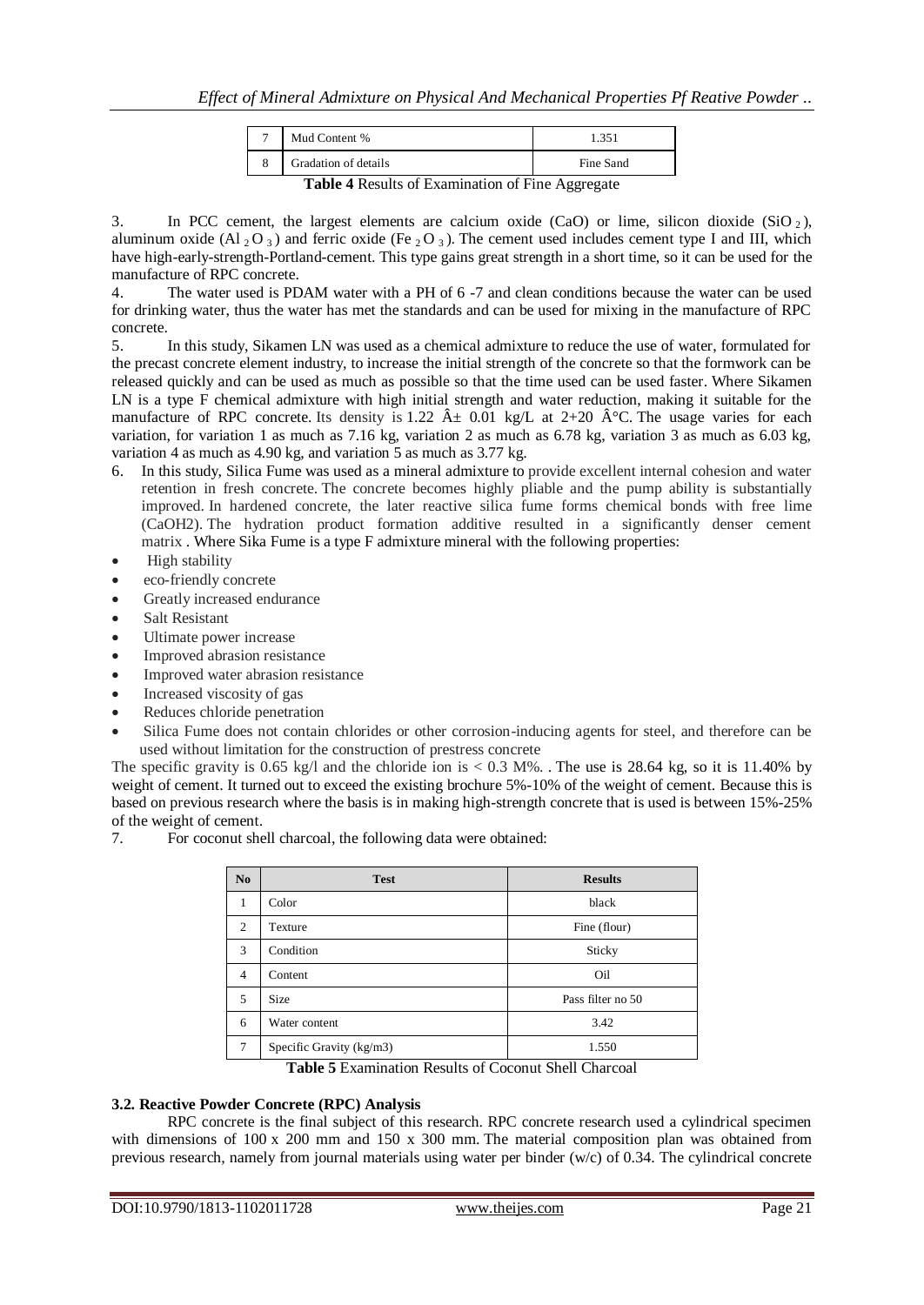mix design uses a variation of coconut shell charcoal. The independent variable used was coconut flour charcoal used.

## **3.2.1 Slump Test**

Slump testing is very important to determine the level of workability and the resulting material. Where the slump test is carried out. The data from the research that has been done obtained the following data :

| N <sub>0</sub> | <b>Variations</b>                                                                | <b>Slump Test (cm)</b> |
|----------------|----------------------------------------------------------------------------------|------------------------|
|                | Variation 1                                                                      | 2.5 Height             |
| 2              | Variation 2                                                                      | 9. Height              |
| 3              | Variation 3                                                                      | $10.$ high             |
| 4              | Variation 4                                                                      | 4. high                |
| 5              | Variation 5                                                                      | 4. high                |
|                | $\mathbf{T}$ . Let $\mathbf{C}$ a $\mathbf{C}$ and $\mathbf{T}$ and $\mathbf{C}$ |                        |

**Table 6** . Slump Test

From the results of the slump, it can be concluded that based on the plan, the slump is 3-6 cm. Thus for variations 2 and 10 do not meet the requirements of the plan. Thus the resulting RPC concrete will not go according to plan. And also the results will be smaller than the original plan.

Variations 1 to 5 have a low or thick level of workability. Thus, a better quality of RPC concrete will be obtained, because a small slump will produce stronger concrete compared to a large slump. Where required in the manufacture of structural concrete (SNI 2002) the ideal slump is 25-100 mm. For the resulting slump is 2.5  $\hat{a} \in \mathbb{C}^1$  10 cm, thus the RPC concrete has met the requirements as concrete for structural construction.

## **3.2.2 Volume/Fill Weight Test**

The results of the average volume/content weight of RPC concrete bricks that have been tested for a sample size of 150 mm x 300 mm from each variation of coconut shell charcoal for each age obtained the following data:

| N <sub>0</sub> | <b>Variations</b> |       |       |       | Volume Weight $(Kg/m3/day)$ |       |
|----------------|-------------------|-------|-------|-------|-----------------------------|-------|
|                |                   | 3     |       | 14    | 21                          | 28    |
|                | Variation 1       | 2,124 | 2.116 | 2.113 | 2.110                       | 2,094 |
| $\overline{2}$ | Variation 2       | 2.121 | 2.113 | 2.112 | 2.104                       | 2.072 |
| 3              | Variation 3       | 2.116 | 2.112 | 2.107 | 2.096                       | 2,074 |
| 4              | Variation 4       | 2.112 | 2.109 | 2.105 | 2.090                       | 2,053 |
| 5              | Variation 5       | 2.108 | 2.104 | 2.096 | 2,084                       | 2.070 |

**Table 7** . Volume/Fill Weight



**Figure 1** Volume Weight Barchart with Variations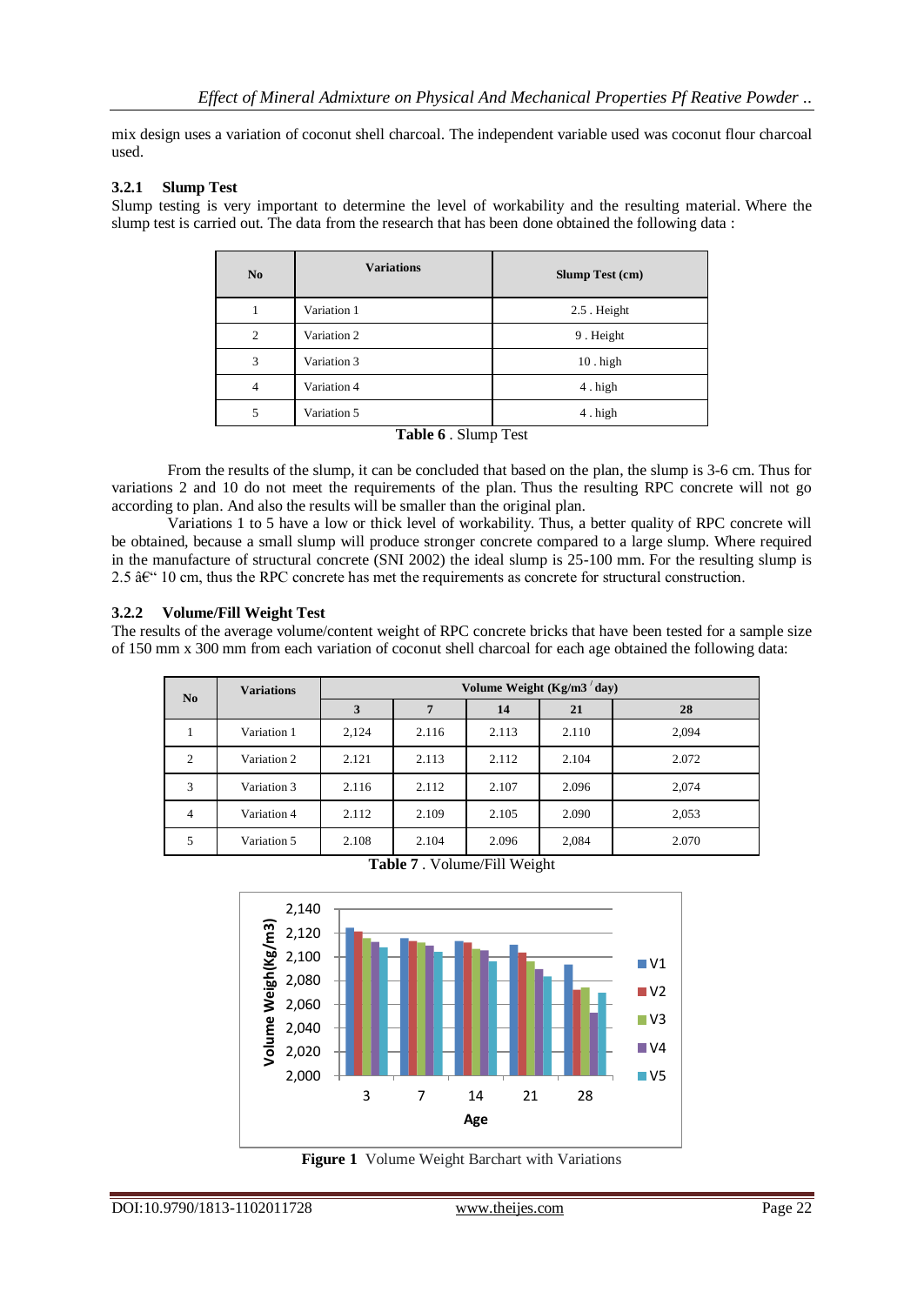From the table, we can see that the volume weight of RPC concrete at the age of 28 days is 2,070 – 2,094 Kg/m3. So that RPC has a volume weight that is smaller than normal concrete of above 2200 kg/m3. Thus, RPC concrete is included in lightweight concrete.

From the barchart, we can see that for all variations in weight the volume will decrease with increasing age of this RPC concrete. This is due to a reaction in the RPC concrete which causes the water contained in the RPC concrete to evaporate due to the hydration process in the RPC concrete.

# **4.3.1 Compression Test**

The results of the compressive strength test of RPC concrete that have been tested for a sample size of 150 mm x 300 mm from testing 15 samples per each variation for each age obtained the following data:

| <b>Variations</b> |                |        | Mixed Average Compressive Strength (Day) (MPa) |        |        |
|-------------------|----------------|--------|------------------------------------------------|--------|--------|
|                   | $\overline{3}$ | 7      | 14                                             | 21     | 28     |
| Variation 1       | 17.571         | 26,993 | 32,111                                         | 56,786 | 60.352 |
| Variation 2       | 17.316         | 25.847 | 26,339                                         | 36,415 | 52,457 |
| Variation 3       | 14,388         | 18,971 | 22,651                                         | 48,510 | 50,930 |
| Variation 4       | 7,130          | 24,873 | 47,873                                         | 42,526 | 56,786 |
| Variation 5       | 1,222          | 10.476 | 39,852                                         | 45,073 | 54,495 |

**Table 9.** Average Compressive Strength of each variation VS Age

From the table it can be seen that the RPC concrete of each variation was taken from 15 samples that had been made, which resulted in an average compressive strength of 28 days between 50.93 - 60.35 MPa. From the results obtained, the greatest compressive strength is variation 1 using a mixture of coconut shell charcoal at 5% by weight of silica fume, while the lowest is variation 3 using a mixture of coconut shell charcoal at 20% by weight of silica fume. From the table we can also see that the compressive strength of RPC concrete from the age of 3 days to 28 days experienced an increase in strength.



**Figure 2** Graphic Compression strength Vs. Age

From the graphs and tables above, it can be concluded that with increasing age of concrete, the resulting compressive strength will increase non-linearly. And from the results obtained, it turns out that only variation 1 reaches a design strength of 60 MPa.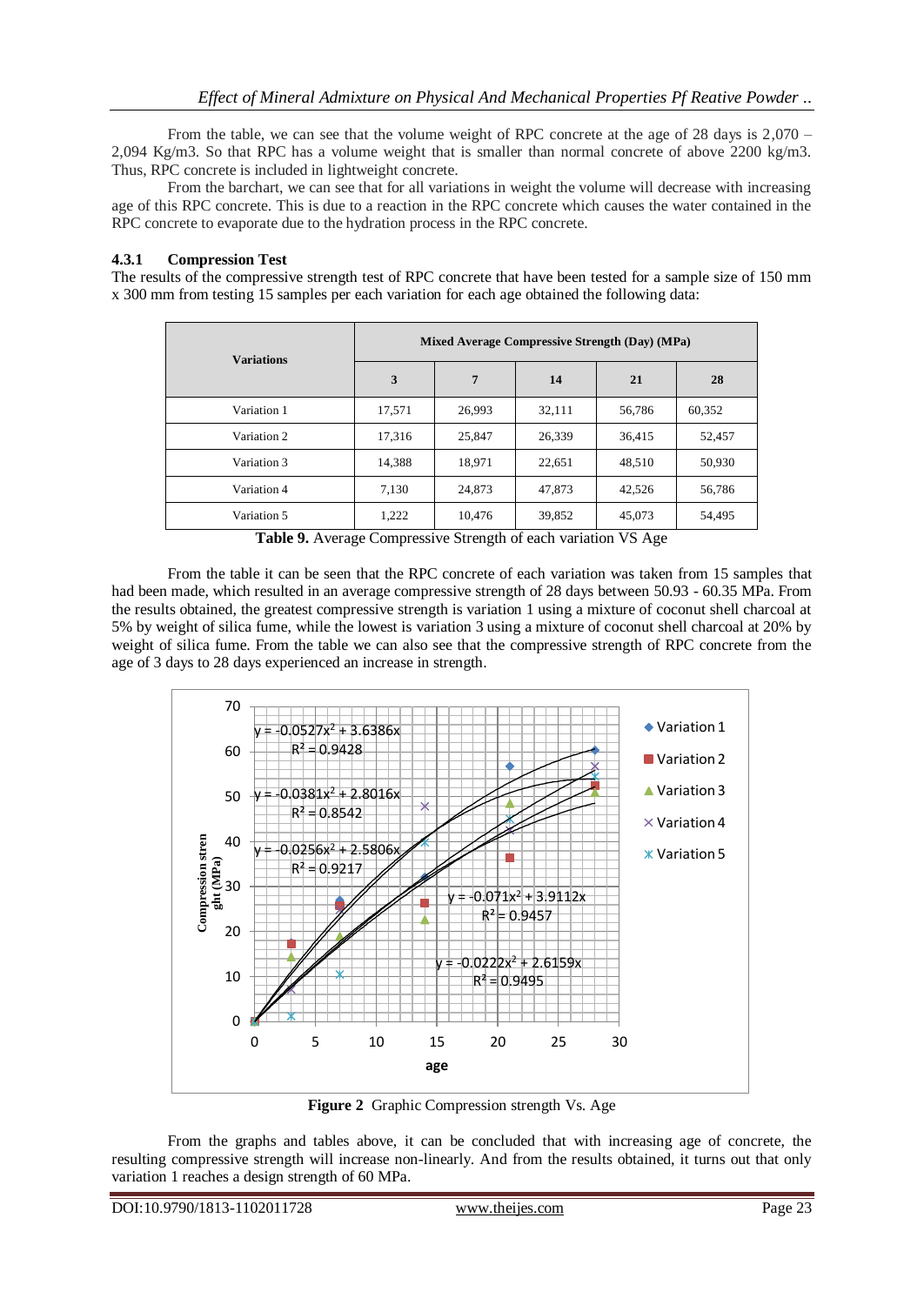# **4.3.2 Elasticity Modulus Test**

The results of the elastic modulus of RPC concrete that have been tested for a sample size of 150 mm x 300 mm from testing 3 samples per each variation for the age of 28 days obtained the following data:

| N <sub>0</sub> | <b>Variations</b> | Average Modulus of Elasticity (Ec) MPa |
|----------------|-------------------|----------------------------------------|
|                | Variation 1       | 34.119                                 |
| ↑              | Variation 2       | 31.750                                 |
| 3              | Variation 3       | 30.267                                 |
| 4              | Variation 4       | 33.798                                 |
|                | Variation 5       | 30.811                                 |

## **Table 11** Modulus of elasticity

From the table, it can be seen that the RPC concrete of each variation was taken from the 3 samples that had been made, which resulted in an average modulus of elasticity of 28 days between 30,267 - 34,119 MPa. From the results obtained, the largest modulus of elasticity is variation 1 using a mixture of coconut shell charcoal at 5%, while the lowest is variation 3 using a mixture of coconut shell charcoal at 20%. From the results obtained, it turns out that the modulus of elasticity of RPC concrete is greater than normal.



**Figure 3** Graphic Strees Vs Strain Variation 1



**Figure 4** Graphic Strees Vs Strain Variation 2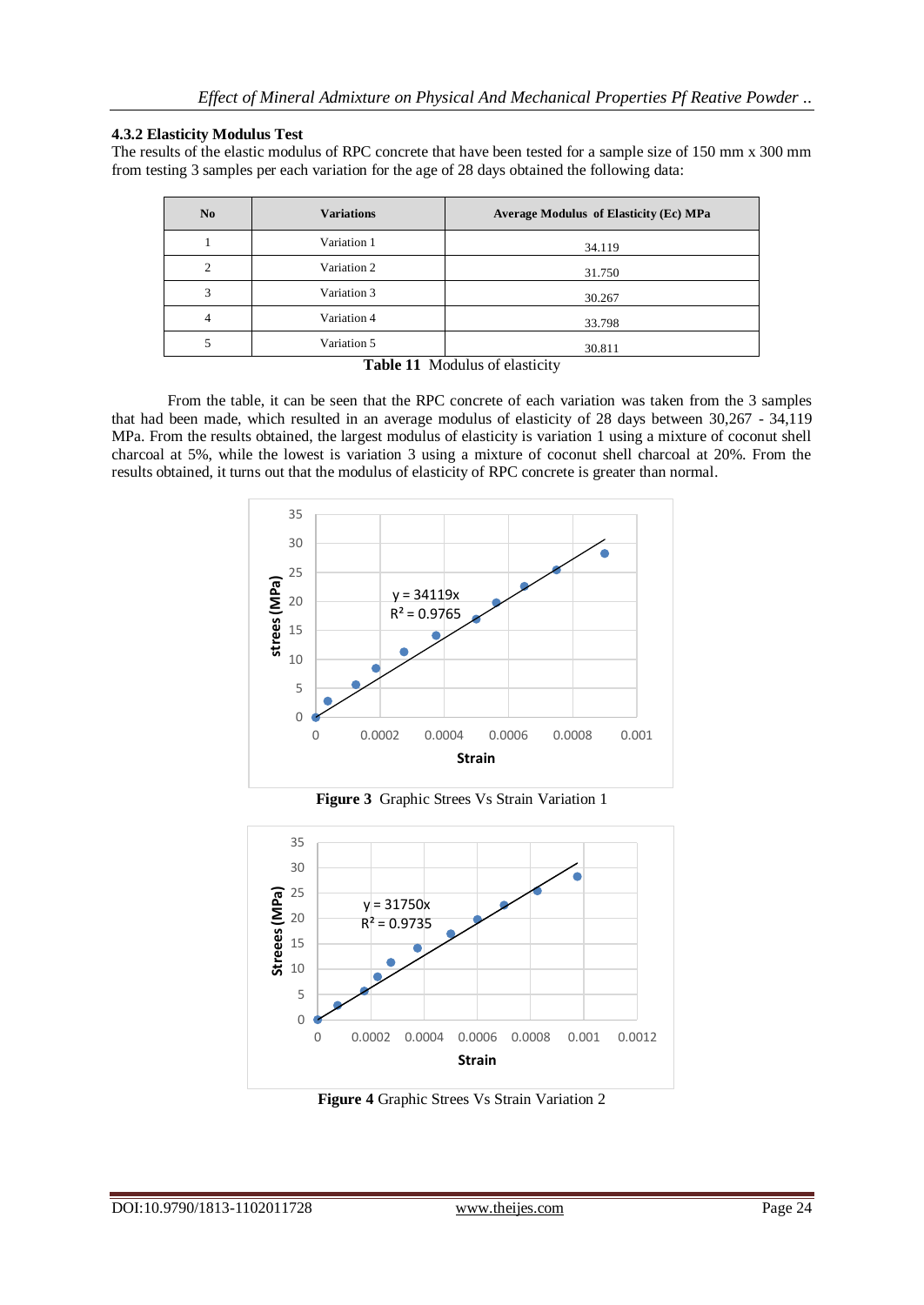

**Figure 5** Graphic Strees Vs Strain Variation 3



**Figure 6** Graphic Strees Vs Strain Variation 4



**Figure 7** Graphic Strees Vs Strain Variation 5

Meanwhile, if you use the equation issued by *SNI 2847:2018*: Ec  $= \text{Wc}^{1,\overline{5}}$ . 0,043 √fc′ MPa Where :  $wc = Weight of$  Concrete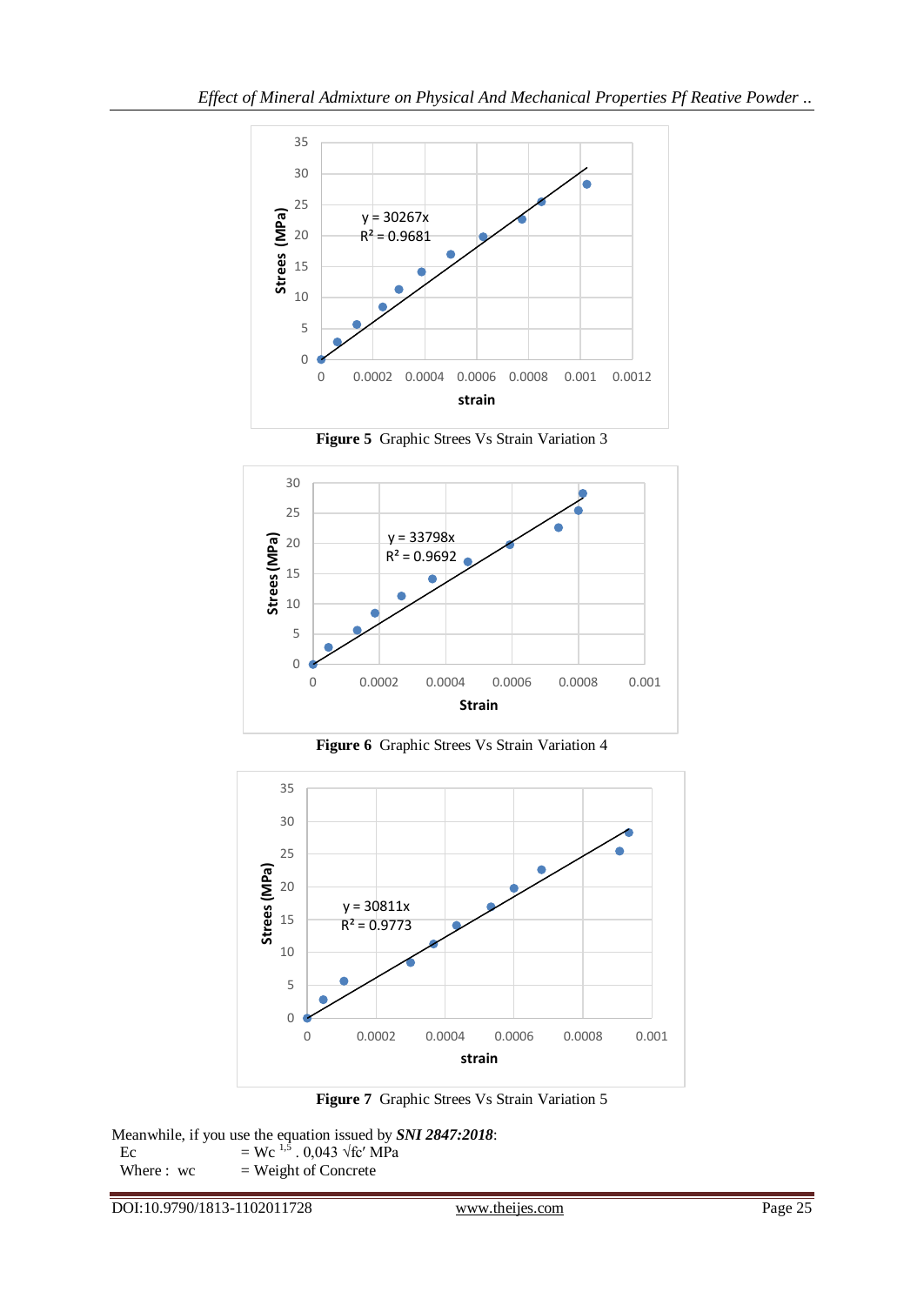| fc'<br>$=$ Compressive Strength of Concrete |
|---------------------------------------------|
|---------------------------------------------|

| No             | <b>Varations</b> | <b>Avarge Modulus of Elasticity (Ec) MPa</b> |  |  |
|----------------|------------------|----------------------------------------------|--|--|
|                | Variation 1      | 35.799,33                                    |  |  |
| $\mathfrak{D}$ | Variation 2      | 34.558,70                                    |  |  |
| 3              | Variation 3      | 30.437,80                                    |  |  |
| $\overline{4}$ | Variation 4      | 35.240,50                                    |  |  |
| 5              | Variation 5      | 31.027,21                                    |  |  |

## **Table 17 Modulus of elasticity based on SNI**

From the table, it can be seen that the RPC concrete of each variation produces a modulus of elasticity of 30,437.80 – 35,799.33 MPa. From the results obtained the largest modulus of elasticity is variation 1 using a mixture of coconut shell charcoal 5% of the weight of silica fume, while the lowest is variation 3 using a mixture of coconut shell charcoal 20% of the weight of silica fume

# **4.3.3 Split Tensile Strength Test**

The tensile strength value is obtained by entering the maximum value when the test object is destroyed and split into 2 parts.

| NO.           | <b>Varations</b> | <b>Average Split Tensile Strength (Mpa)</b> |  |  |
|---------------|------------------|---------------------------------------------|--|--|
|               | Variation 1      | 10,52                                       |  |  |
| $\mathcal{D}$ | Variation 2      | 9,93                                        |  |  |
| 3             | Variation 3      | 9,63                                        |  |  |
| 4             | Variation 4      | 9,48                                        |  |  |
|               | Variation 5      | 7.33                                        |  |  |

**Tabel 18** Average Split Tensile Strength

From the table, it can be seen that the RPC concrete of each variation was taken from the 3 samples that had been made, which resulted in an average split tensile strength of 28 days between 7.33 – 10.52 MPa. From the results obtained, the largest split tensile strength is variation 1 using a mixture of 5% coconut shell charcoal, while the lowest is variation 5 using a 50% coconut shell mixture. If we compare the resulting compressive strength, we will get the percentage reduction of the compressive strength which can be seen in the table below:

| NO. | <b>Varations</b> | Percentage (%) split tensile strength of<br>compressive strength |
|-----|------------------|------------------------------------------------------------------|
|     | Variation 1      | 17,4%                                                            |
| 2   | Variation 2      | 18,9%                                                            |
| 3   | Variation 3      | 18,9%                                                            |
| 4   | Variation 4      | 16,7%                                                            |
|     | Variation 5      | 13,5%                                                            |

**Table 19** Percentage of Split Tensile Strength Vs Compressive Strength

The split tensile strength of concrete is relatively low, about 10%-15% of the compressive strength of concrete, sometimes reaching 20%. This strength is more difficult to measure and the results vary from one experimental material to another than for pressure cylinders. If we see from the results obtained that the value of % RPC concrete has met the above statement because it is obtained between 13.5% – 18.9%.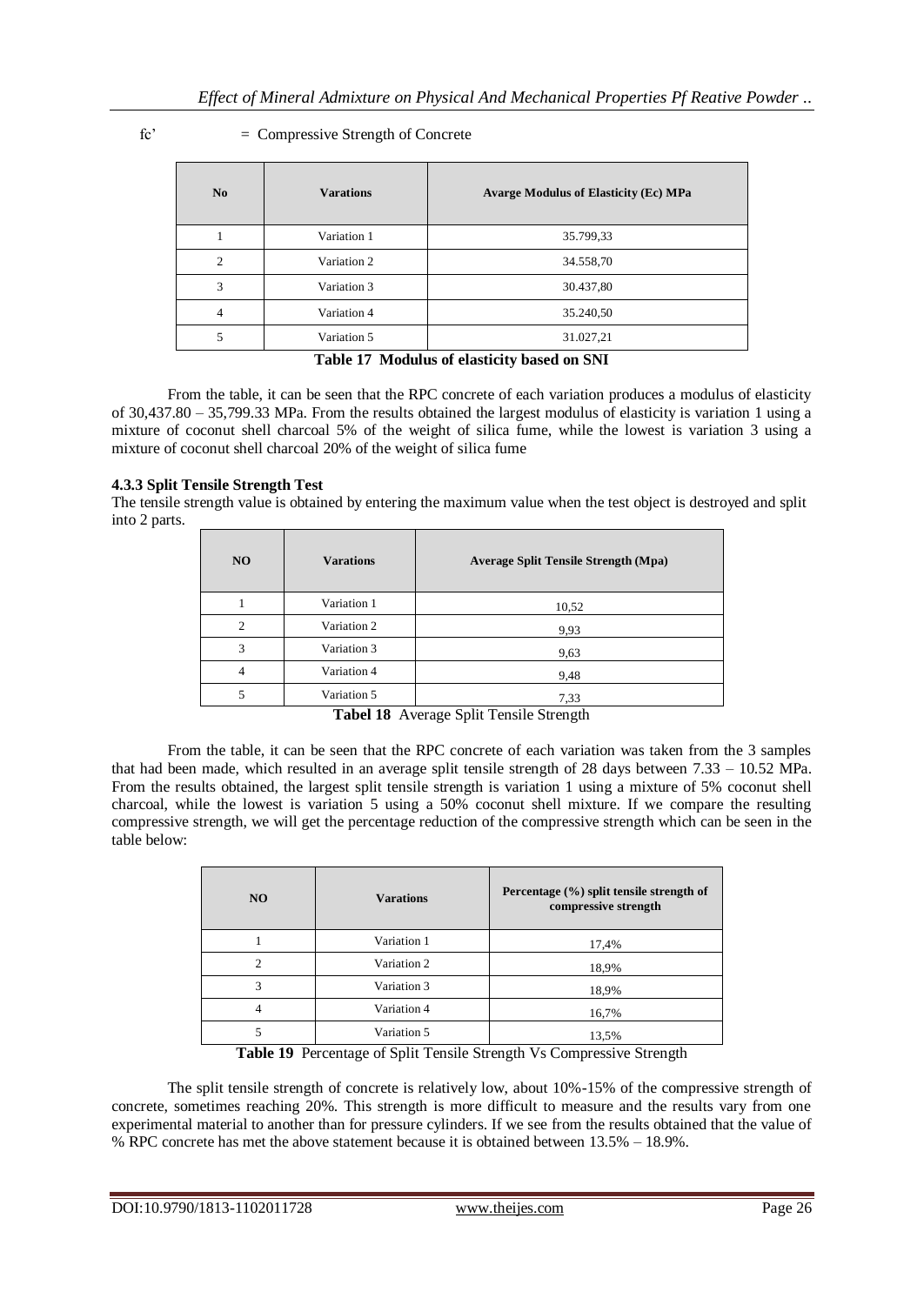# **IV. CONCLUSION**

1. All variations for the slump test were obtained on average above 2.5-10 cm, thus having a low or thick level of workability. So that the quality of RPC concrete will be better, because with a small slump, it will produce stronger concrete compared to a large slump. Where required in the manufacture of structural concrete (SNI 2002) the ideal slump is 25-100 mm.

2. The average volume/content of RPC concrete is between 2,070 – 2094 kg/cm3. The volume weight of RPC concrete in general will be lighter with increasing age of the brick. RPC concrete has a volume weight that is smaller than normal concrete of over 2100 kg/m3. Thus, RPC concrete is included in lightweight concrete.

3. The average compressive strength for the age of 28 days is between 50.930-60.352 MPa. From the results obtained the greatest compressive strength is variation 1 using a mixture of coconut shell charcoal by 5%, while the lowest is variation 3 using a mixture of 20% coconut shell charcoal. The compressive strength of RPC concrete from the age of 3 days to 28 days experienced an increase in its compressive strength along with the age of the RPC concrete. And from the results obtained, it turns out that only variation 1 reaches a design strength of 60 MPa

4. RPC concrete produces an average modulus of elasticity of 28 days between 30,267 - 34,119 MPa. From the results obtained, the largest modulus of elasticity is variation 1 using a mixture of coconut shell charcoal at 5%, while the lowest is variation 3 using a mixture of coconut shell charcoal at 20%. From the results obtained, it turns out that the modulus of elasticity of RPC concrete is greater than normal concrete  $2.35.104 - 2.4104$  MPa..

5. RPC concrete produces an average split tensile strength of 28 days between 7.33 – 10.52 MPa. From the results obtained, the largest split tensile strength is variation 1 using a mixture of 5% coconut shell charcoal, while the lowest is variation 5 using a 50% coconut shell charcoal mixture. From the results obtained, it turns out that the split tensile strength of RPC concrete is greater than normal concrete, namely from 13.5% – 18.9% of its compressive strength, while normal concrete is 10%-15% of normal concrete compressive strength.

6. From the conclusions above, the H1B hypothesis which states that there is an effect of a mixture of coconut shell charcoal on the physical and mechanical properties of RPC concrete is evident from the results obtained. This can be seen from the physical and mechanical properties of the resulting concrete.

7. Judging from the results obtained, the best (optimum) charcoal mixture is variation 1 in terms of its physical and mechanical properties.

8. The following is a summary table of RPC concrete test results using a mixture of coconut shell charcoal with several percentages:

| <b>Mechanics Test</b>       | <b>Variations</b> |              |        |                  |        |  |  |
|-----------------------------|-------------------|--------------|--------|------------------|--------|--|--|
|                             |                   | $\mathbf{2}$ | 3      | $\boldsymbol{4}$ | 5      |  |  |
| Volume Weight (Kg/m3)       | 2.094             | 2.072        | 2.074  | 2.053            | 2.070  |  |  |
| Compressive Strength (Mpa)  | 60,352            | 52,457       | 50,93  | 56,786           | 54,495 |  |  |
| Modulus of Elasticity (Mpa) | 34.119            | 31.750       | 30.267 | 33.798           | 30.811 |  |  |
| Split Tensile (Mpa)         | 10,52             | 9,93         | 9,63   | 9,48             | 7.33   |  |  |

**Table 20** RPC Concrete Test Results Recapitulation

#### **ACKNOWLEDGMENT**

Thank you to the Faculty of Engineering Tanjungpura University Pontianak, West Kalimantan has supported, funding and all parties involved in this research.

#### **REFERENCE**

- [1]. Candrlic, V., Concrete arch bridge over Bakar straits. *Proceedings for Conference of Croatian builders*, eds. V. Simovic, Cavtat, pp. 358-364.,2001.
- [2]. Jagar, A., High performance concrete, Faculty of civil engineering: Zagreb,2003.
- [3]. Edward Nawy, G., *Fundamentals of high-performance concrete,* John Wiley& Sons: New York, 2001.
- [4]. Cizmar, D., Mestrovic D., Radic, J., "Arch bridge made of reactive powder oncrete", HPSM 2006, Ostend, 2006.
- [5]. American Concrete Institute Committee 544, (1982). " *State of The Art Report on Fiber Reinforced Concrete",*Detroit: American Concrete Institute.
- [6]. ASTM C1018, (2002). "*Standard Test Method for Flexural Toughness and First-Crack Strength of Fiber-Refinforced Concrete (Using Beam With Third-Point Loading)"*, *Annual Book of ASTM Standard, vol 04.02,*American Society for Testing and Materials, Philadelphia, pp. 546-553.
- [7]. ASTM C78,(2002). "*Standard Test Method for Flexural Strength of Concrete*", (Using Simple Beams with Third-Point Loading *Annual Book of ASTM Standard, vol 04.02,* American Society for Testing and Materials,Philadelphia, pp. 35-37.
- [8]. ASTM C995,(2002). "Standard Test Method for Time of Flow of Fiber-Reinforced Concrete Through Inverted Slump Cone", *Annual Book of ASTM Standard, vol 04.02,*